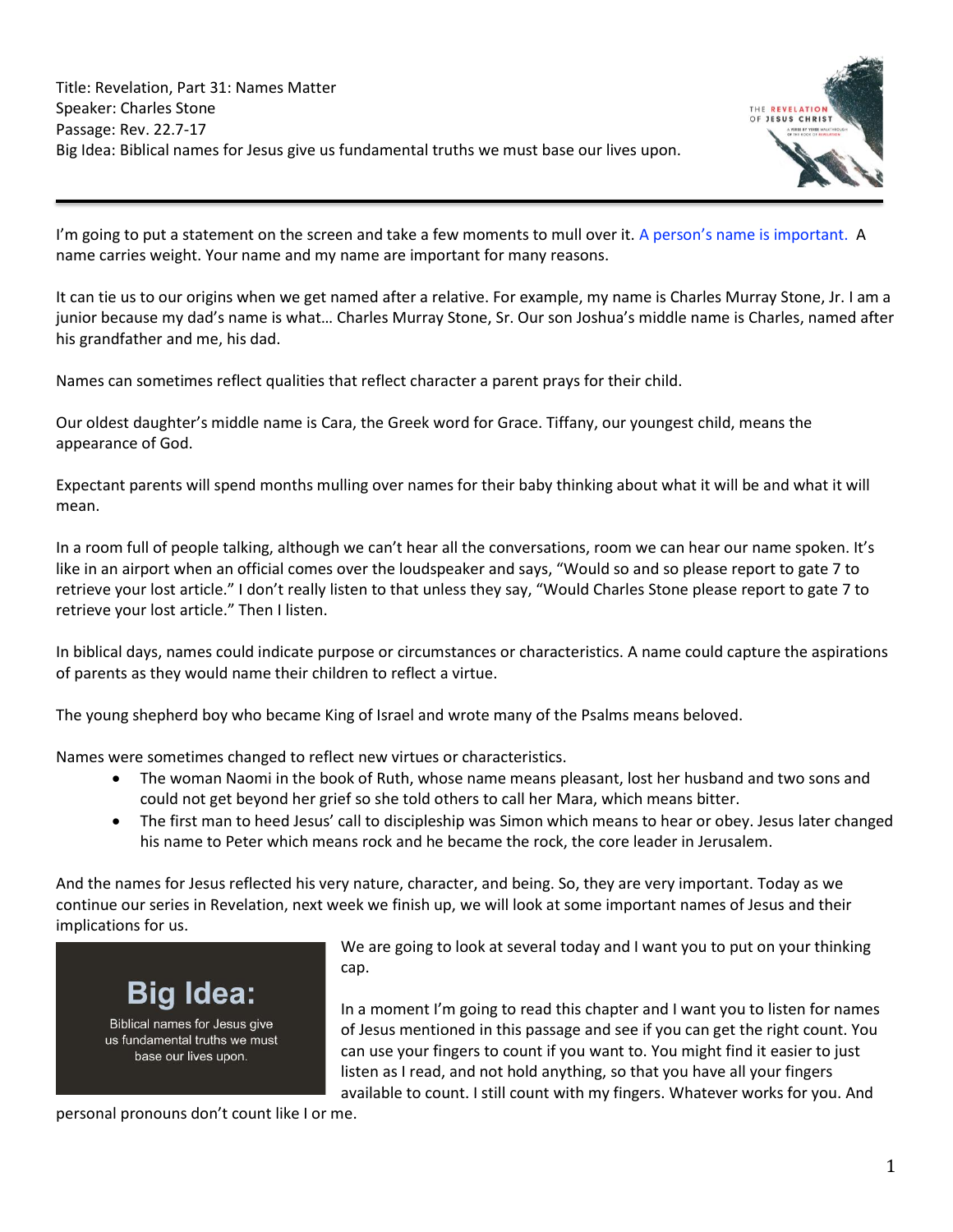Let's stand as I read this chapter.

Rev. 22:7 "Behold, I am coming soon! Blessed is he who keeps the words of the prophecy in this book." <sup>8</sup>I, John, am the one who heard and saw these things. And when I had heard and seen them, I fell down to worship at the feet of the angel who had been showing them to me. <sup>9</sup> But he said to me, "Do not do it! I am a fellow servant with you and with your brothers the prophets and of all who keep the words of this book. Worship God!" <sup>10</sup> Then he told me, "Do not seal up the words of the prophecy of this book, because the time is near.  $11$  Let him who does wrong continue to do wrong; let him who is vile continue to be vile; let him who does right continue to do right; and let him who is holy continue to be holy." <sup>12</sup> "Behold, I am coming soon! My reward is with me, and I will give to everyone according to what he has done. <sup>13</sup> I am the Alpha and the Omega, the First and the Last, the Beginning and the End. <sup>14</sup> "Blessed are those who wash their robes, that they may have the right to the tree of life and may go through the gates into the city. <sup>15</sup> Outside are the dogs, those who practice magic arts, the sexually immoral, the murderers, the idolaters and everyone who loves and practices falsehood. <sup>16</sup> "I, Jesus, have sent my angel to give you this testimony for the churches. I am the Root and the Offspring of David, and the bright Morning Star." <sup>17</sup> The Spirit and the bride say, "Come!" And let him who hears say, "Come!" Whoever is thirsty, let him come; and whoever wishes, let him take the free gift of the water of life.

Let's see how well you did. Got your number in mind? I recognize that counting was a bit tricky because it depended on how you counted the compound names like Beginning and the end, if you counted that as one or two. So, there are actually 3 correct answers.

> 1. Alpha 6. End 7. Jesus 2. Omega 3. First 8. Root ( of David ) 4. Last 9. Offspring ( of David ) 5. Beginning 10. Bright Morning Star

Here is the first right answer.

So, that's 10. Now, if you counted the compound names, you would have come up with 7. Finally, if you counted root and offspring as 1, you would have come up with 6.

So 10, 7, and 6 would all be the right answers. How many got one of those numbers. All right. We have a good math audience. Let's look deeper.

#### **Rev. 22:7 "Behold, I am coming soon! Blessed is he who keeps the words of the prophecy in this book."**

John repeats this theme: Jesus is coming soon. He emphasizes this three times in this passage. He will greatly bless us for keeping the words of this book, that is, being faithful moment by moment. So we should be ready no matter when he comes.

## **8 …And when I had heard and seen them, I fell down to worship at the feet of the angel who had been showing them to me.**

This is the second time this has happened to John, that in the heat of the moment in these grand visions that he starts to worship an angel. This is a reminder that none of us is immune to temptation to unintentionally give ultimate worth to someone or something that only God should receive.

As an illustration, sometimes church people can subtly do this toward pastors. People don't intend to put pastors on an unhealthy high pedestal, giving them more reverence than they should, but it happens. And when they revere pastors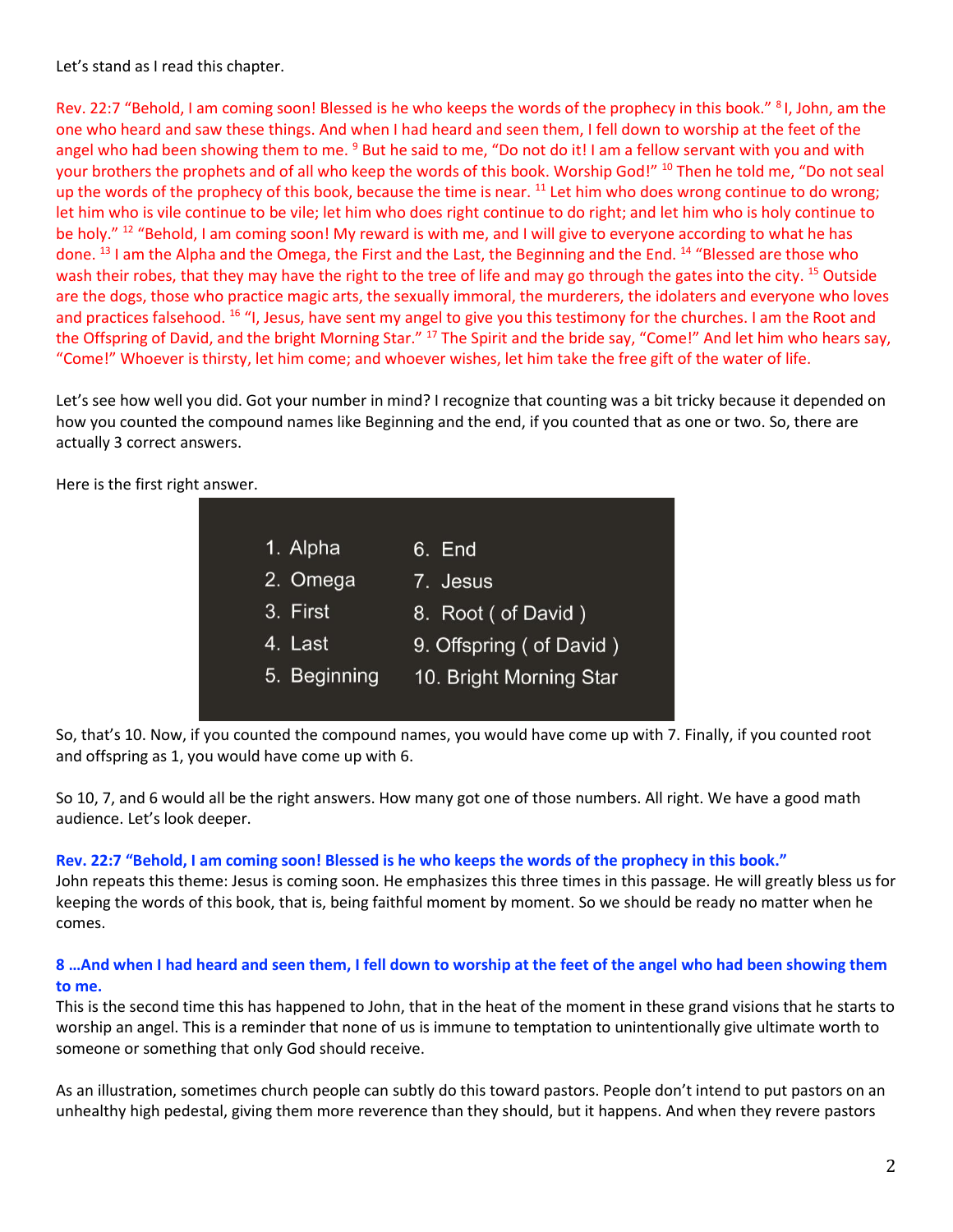too much, when that pastor retires or moves to another church or gets sick and can't continue, it's an incredible letdown because those people elevated the pastor to an unhealthy place.

For me, in a couple of years I will have been here 10 years and I will turn 49 plus 20. Our board is talking now looking how we can create a succession plan for the future that is best for WP. So, keep your view of me at a healthy level, not disrespect on the one end but also not putting me on an unhealthy pedestal on the other end. I'm sure when the board lands on the transition plan, you can rest assured that they will take care of me a lifetime supply of Cheetos. They are such a good board.

The angel reminded John to stop it and only worship God, which is the ultimate aim of the book of Revelation, that we worship Him more fully. He reminds him again that the time is getting close. Then, there is the puzzling statement.

### **<sup>11</sup> Let him who does wrong continue to do wrong; let him who is vile continue to be vile;**

Is he suggesting that those in their sin should continue in their sin? No. He's saying that if you continue in your sin and don't repent, it will define your character and determine your eternal destiny. It reminds us that people make their own decisions with their lives. While they are alive, repentance is not off the table for he says in verse 17, **whoever wishes, let him take the free gift of the water of life.**

Jesus is implying that he will not force anyone to come to him. In one sense, we can't stem the tide of increasing evil because **we** can't change people's hearts. We may plead, exhort, and admonish others to turn from their sin which is destroying them. Yet, no matter what you say or do, they just continue on their destructive path. He's reminding us that at some point, as hard as it may be, we have to let them go and allow the consequences to play out, still praying for them, but realizing that no matter what you say or do, they may never change.

On the other side of the coin he says,

**let him who does right continue to do right; and let him who is holy continue to be holy." (11)** In other words, again, you be faithful to the Lord because…

#### **12 "…I am coming soon! My reward is with me, and I will give to everyone according to what he has done.**

He is coming again soon (third time) and will reward his faithful followers. Was John thinking that Jesus was going to return in his lifetime by mentioning *soon*, as Christians throughout the ages have believed that Jesus was coming in their lifetime?

One helpful way to deal with this perplexing question is to realize that God views time differently than we do. His time is on a totally different scale than ours. Centuries to us is like a second to God. So, from God's perspective, Jesus is coming in the next second.

The implication is that since we don't know when he will come again, and that he will come unexpectedly, we must be found faithful when he does come. The question we have to ask ourselves is this.

#### Am I ready for Jesus' return?

Now we get into these names.

#### **<sup>13</sup> I am the Alpha and the Omega, the First and the Last, the Beginning and the End.**

In a prior chapter, these terms were applied to God the Father and now they are applied to Jesus the son. As a short review…

Alpha and omega are the first and last letters of the Greek alphabet, the language the NT was first written in. The word for beginning means not only first in point of time but first in the sense that God, Jesus, is the source of all things. End not only means end in point of time but the goal as well, a sense of completion or purpose.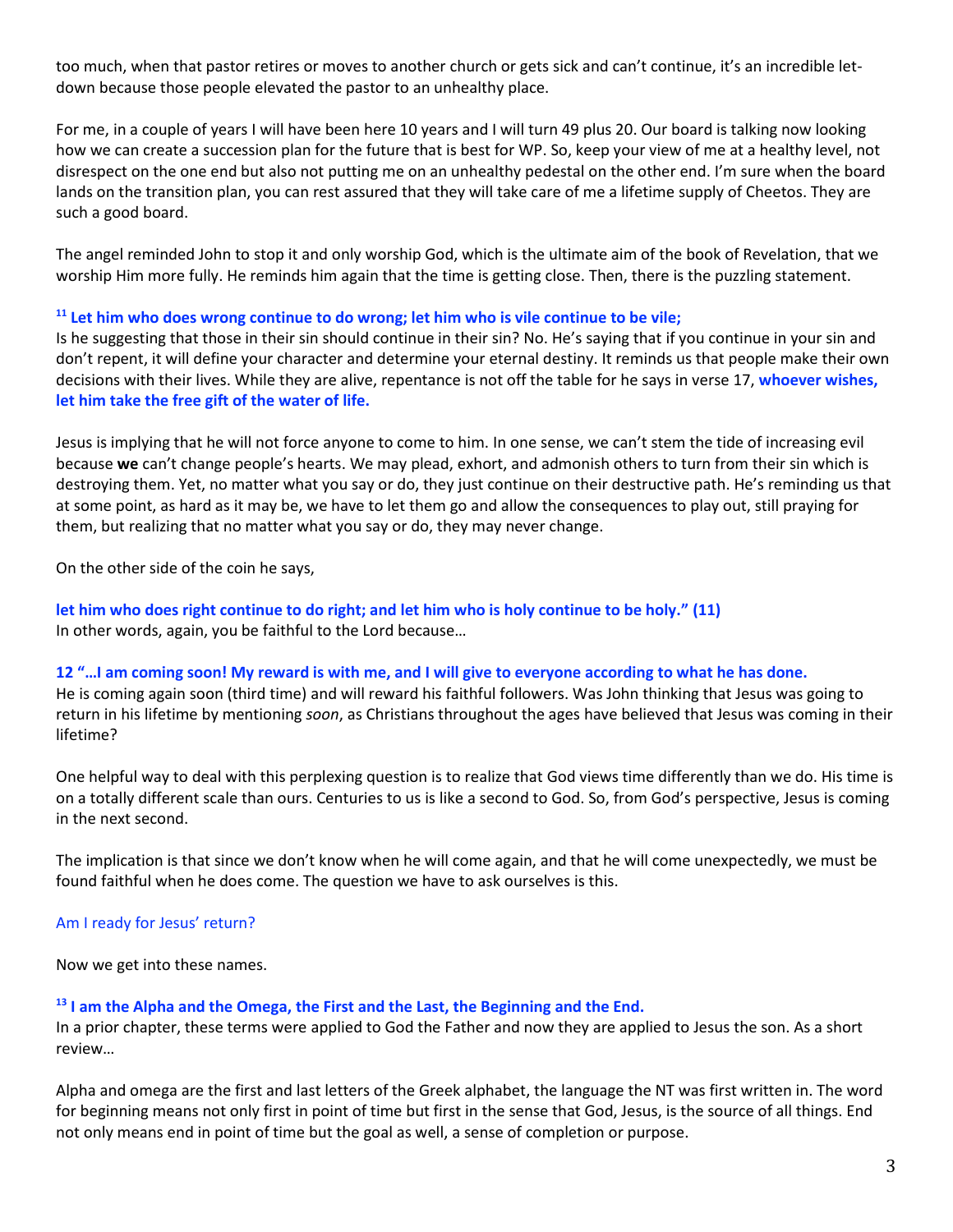These names emphasize God the Father and now Jesus, has absolute control over the world, its history, and its creation. The trinity was before anything else came to be. In the ancient languages using the first and last letters to describe something implied the totality of it, like we use it in a similar way. "Yep, it's covered from a to z or zed)."

John is saying that all life begins in God the Father, the Son, and the Spirit and ends in God the Father, God the Son, and God the Spirit. In this chapter Jesus originates and completes all things. Jesus has been in control since before time began and these names for Jesus remind us of that. we can be assured that in this topsy turvey world, He is in control.

So, these names reinforce for us that Jesus is fully God. These names convey completeness. Jesus has everything within himself that he needs. He is eternal. He has ultimate sovereign authority over history, the beginning the end and the time between.

They highlight Jesus' deity. Jesus is present at and sovereign over the creation, the end times, and everything in between. He is omnipotent and omnipresent. I know that the trinity is a concept hard to get our minds around. It is a term we use to describe that God is one, yet three persons, all co-equal and co-eternal, all three persons are fully God. Maybe a way to understand the trinity a bit is to understand what the trinity is not. In the first 3 centuries the early church leaders dealt with heresies about the trinity and by the fourth century they had dealt with them.

### **The Trinity does not mean…**

## The Trinity does not mean...

1. Tritheism

- 2. Modalism
- 3. A hierarchy that rejects equality

1. Tritheism, that the trinity is like a pie cut up into three equal pieces, that there are 3 separate gods.

2. Modalism—Modalism is a heresy that says these three switched back and forth, one mode at a time. God was the father then the son and then the spirit. The trinity means that the three persons of the God head co-exist together.

3. A hierarchy that rejects equality. For example, Jehovah's Witnesses believe that the Father alone is God and Jesus is *A* God and the first creature made and that the HS is not a person but a force which undermines the equality of the divine persons.

The trinity is a term to describe the unique, unified three persons of God, 1 God, three persons.

Back to our big idea: Biblical names for Jesus give us fundamental truths we must base our lives upon.

**Truth #1** about Jesus names (Alpha, Omega, First, Last, Beginning, End) Jesus is *fully* God in *every way.* Therefore, you can trust His nature.

He is good for He is God and God is good. His nature is that he wants the very best for us.

## **14 "Blessed are those who wash their robes, that they may have the right to the tree of life and may go through the gates into the city.**

Our lives are like a robe woven with our attitudes and actions and beliefs and behaviors that we take with us everywhere. It's our character. Jesus says that blessed are those who weave a life of righteous, humility, and holy living. To *wash our robes* means that we have already trusted the work of Christ to cleanse us and give us the grace we need for daily living. This image reminds us that we don't earn our salvation by works, but that our standing before God is totally based on the righteousness of Jesus and his shed blood on the cross. And because of his work, we have the blessings of salvation represented by the tree of life and the promise of heaven represented by entry into the gates of the city.

**<sup>15</sup> Outside are the dogs, those who practice magic arts, the sexually immoral, the murderers, the idolaters and everyone who loves and practices falsehood.**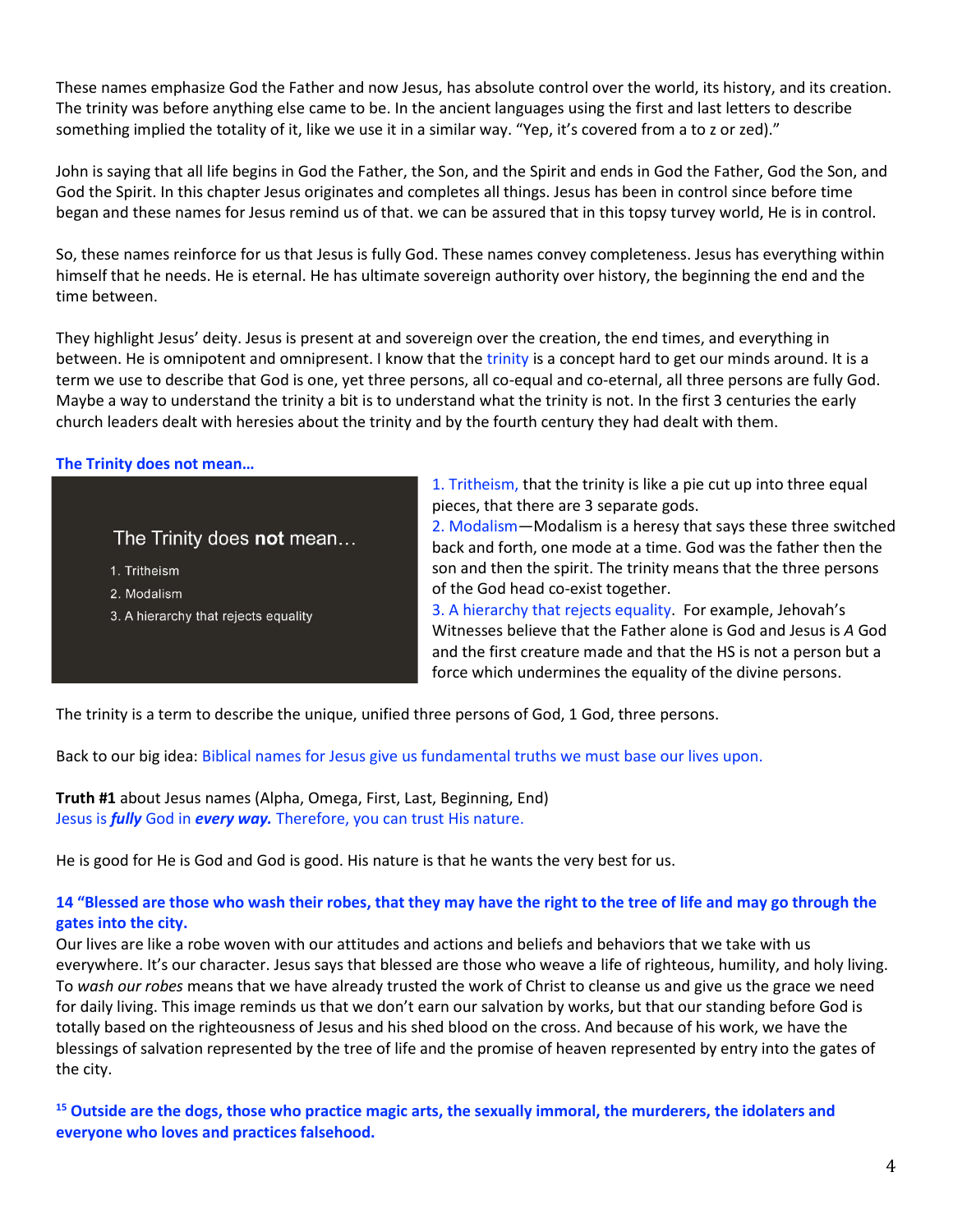What is the dogs idea? To us dog lovers, this may seem harsh. But here it helps to understand the cultural meaning of dogs. They were a despised animal by most and seen as only concerned for their own self-interest. They were seen as savage scavengers, unclean, and represented everything that was disgusting and immoral. It was a term also used for the wicked and unrighteousness.

So, John takes their understanding of dogs and applies it to vile people who persist in their despicable sins. They will not be in heaven because they have refused to repent and turn to Christ.

Remember, though, that no sin lies beyond the grace of God for those who repent and turn to Jesus.

Here we see some more names of Jesus

### **16 "… I am the Root and the Offspring of David,**

This title, root and offspring, combines two OT prophecies, Numbers 24.17 and Is 11.1,10. Jesus uses those to describe that he has already begun to fulfil those prophecies. Jesus was in the lineage of King David, the second king of ancient Israel. And, he was the source of David as well since he created all things. He is both a descendant and the origin of David. The bottom line is that this title of Jesus fulfills the prophecy that the Messiah would be one of David's descendants. At least 300 prophecies were fulfilled in Jesus.

Truth # 2 about Jesus' names (root, offspring of David) Jesus *fulfills the prophecies* of the Old Testament. Therefore, you can trust His word.

It is true and affirms itself and our faith through these fulfilled prophecies.

I love this next one.

### **"I am… the bright Morning Star."**

Many scholars believe this is a reference to Venus, one of the most recognizable planets in the sky visible to the human eye. It typically appears around 4 am just prior to sunrise. Seafarers have counted on the stars and these celestial lights to guide them for centuries because they are reliable points of references to guide their journey. Magi were led by a star.

**Truth # 3** about Jesus names (bright morning star) Jesus is THE reliable fixed point of reference for life. Therefore, you can trust his direction.

Jesus is not merely *a* point of reference for us in a dark world. He is *the* point of reference around which to navigate your life. The morning star was seen as chasing away the darkness of night as Jesus has taken away the darkness of sin and death. He is called the light of the world. He has conquered spiritual darkness. You can trust how he directs your life because he doesn't lead us into darkness.

*2 Corinthians 4:6 ESV For God, who said, 'Let light shine out of darkness,' has shone in our hearts to give the light of the knowledge of the glory of God in the face of Jesus Christ.*

*When Jesus spoke again to the people, he said, "I am the light of the world. Whoever follows me will never walk in darkness but will have the light of life." John 8.12*

This section finishes with…

## **17 The Spirit and the bride say, "Come!" And let him who hears say, "Come!" Whoever is thirsty, let him come; and whoever wishes, let him take the free gift of the water of life.**

This is a three-fold appeal to come to Christ. The Spirit woos the hungry heart. The church is to be a missional organization inviting people to Christ. Believers are to share their faith. And finally, he describes a call to thirsty souls.